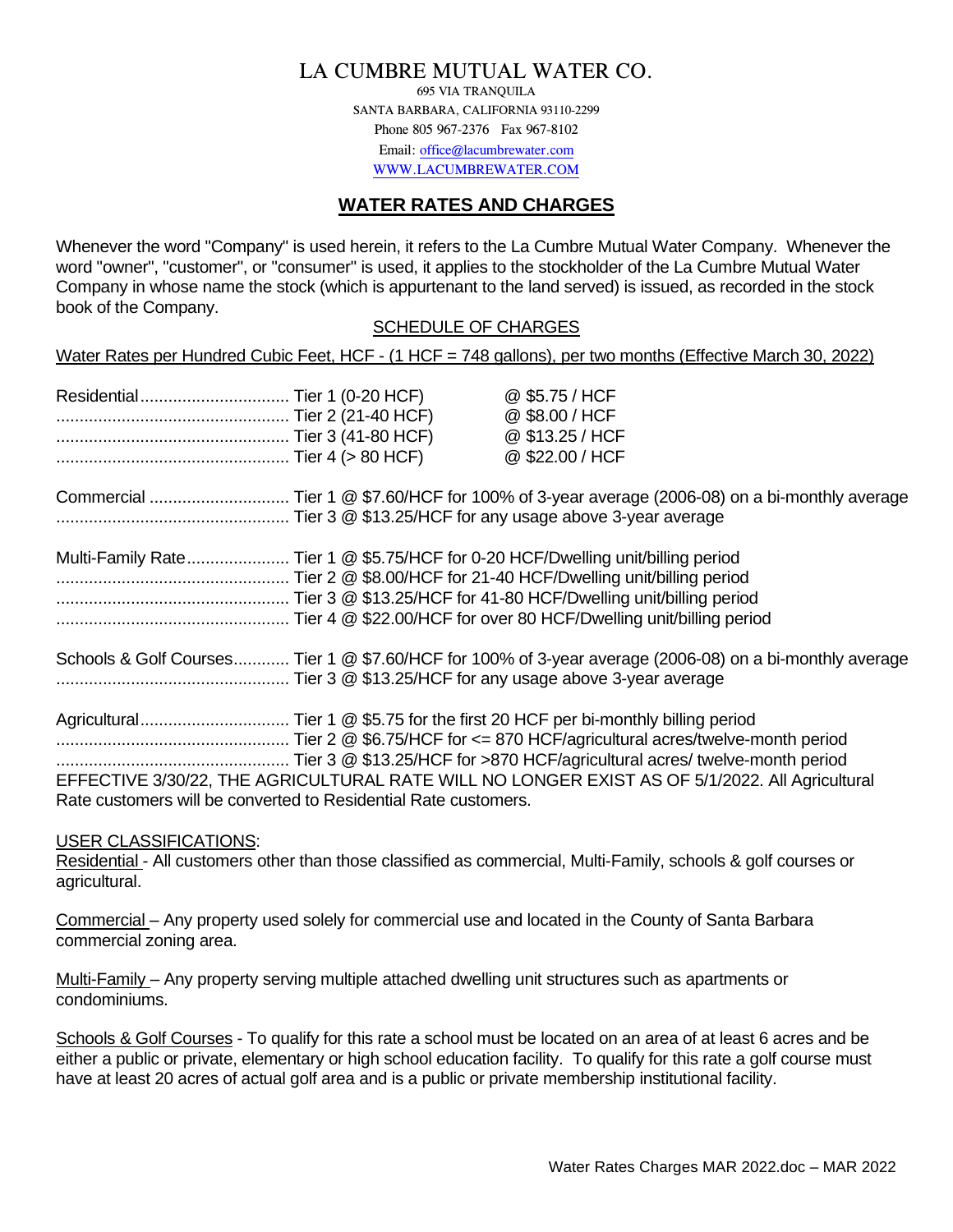## (continued on next page)

#### USER CLASSIFICATIONS: (continued)

Agricultural - Effective 3/30/2022, the Agricultural Rate will no longer exist as of 5/1/2022. All Agricultural Rate customers will be converted to Residential Rate customers.

### Bi-Monthly Meter Charges & Connection Charge (add both connection charge and capital cost recovery fee)

| <u>Item</u> | <b>Bi-Monthly Charge Connection Charge**</b> | <b>Capital Cost Recovery Fee</b>                                          |
|-------------|----------------------------------------------|---------------------------------------------------------------------------|
|             |                                              | (Effective Jan 1, 2021) (Effective Feb 28, 2022) (Effective Feb 28, 2022) |
|             |                                              |                                                                           |
|             |                                              |                                                                           |
|             |                                              |                                                                           |
|             |                                              |                                                                           |
|             |                                              |                                                                           |
|             |                                              |                                                                           |
|             |                                              |                                                                           |
|             |                                              |                                                                           |
|             |                                              |                                                                           |
|             |                                              |                                                                           |
|             |                                              |                                                                           |

#### **Notes on rate schedule above:**

All private fire hydrant installations to include a flow detector meter.

\*This special bi-monthly charge is for 3/4" services that used the noted HCF for the previous calendar year. (Effective Jan. 1, 2000)

\*\*Connection charge may be higher if job is determined by management to be significantly costlier to install than a typical installation.

All fees must be paid in full. Connection Charge & Capital Cost Recovery Fee for new connections will be forfeited if meter is not installed within 12 months.

SERVICE & TRANSFER FEES: (Effective July 30, 2018)

 \$250.00 - To be paid at the time of transfer of property . \$100.00 to re-issue stock only. \$60.00 to transfer service to a new name only.

#### TEMPORARY HYDRANT CONSTRUCTION METER: (Effective July 30, 2018)

\$600 Setup Fee \$224 per month charge Water rate \$7.60 per HCF used

CHARGES FOR SPECIAL SERVICES: (Effective Oct 22, 2012)

1. To disconnect a meter - No charge.